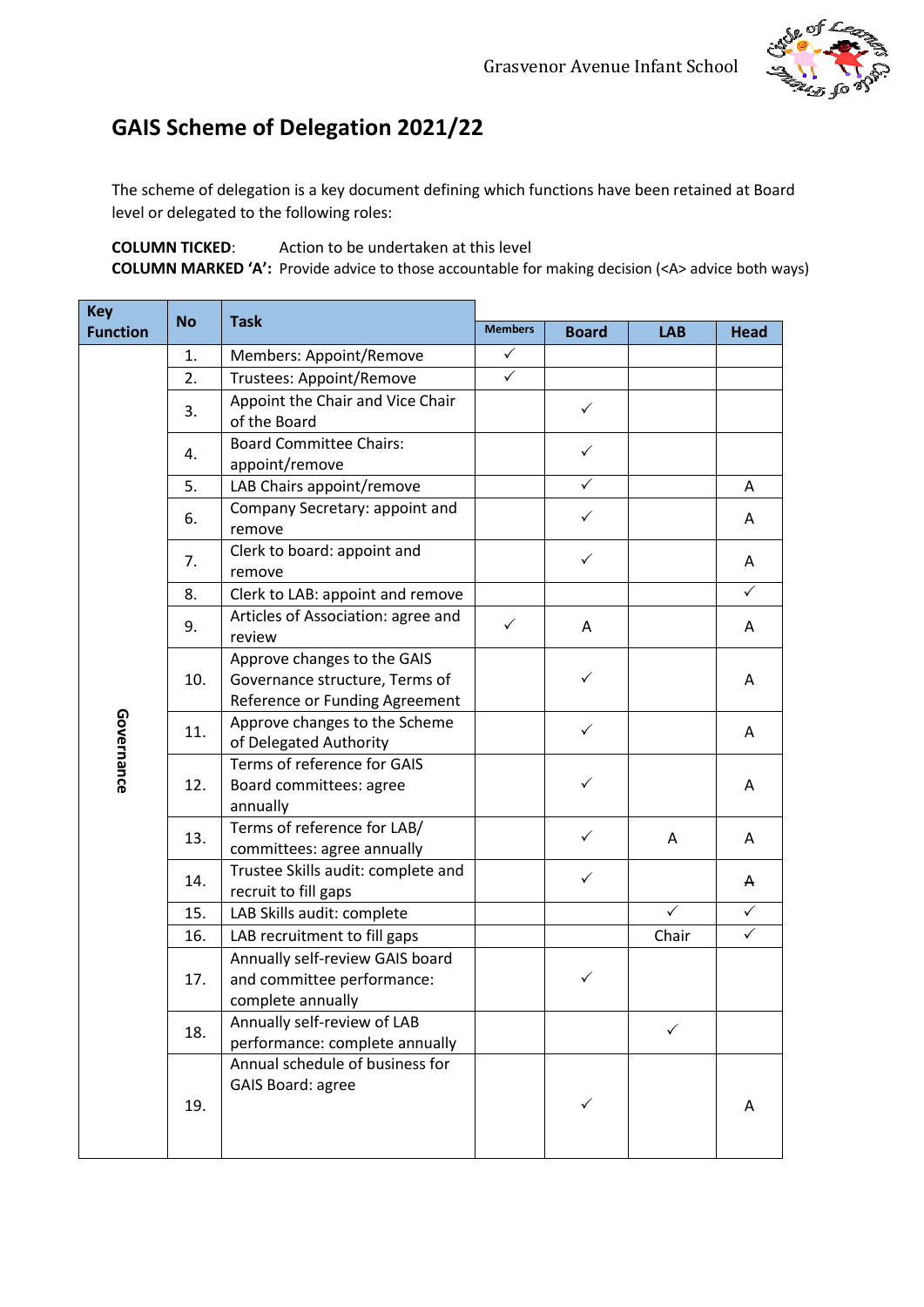

| <b>Key</b>      | <b>No</b> | <b>Task</b>                                                                                                                                                    |                |              |              |             |
|-----------------|-----------|----------------------------------------------------------------------------------------------------------------------------------------------------------------|----------------|--------------|--------------|-------------|
| <b>Function</b> |           |                                                                                                                                                                | <b>Members</b> | <b>Board</b> | <b>LAB</b>   | <b>Head</b> |
| Governance      | 20.       | Annual schedule of business for<br>LAB: agree                                                                                                                  |                |              | $\checkmark$ | A           |
|                 | 21.       | Annual register of trustees and<br>LAB Business Interests: establish<br>and publish                                                                            |                | ✓            | ✓            | A           |
|                 | 22.       | Approve Trustees and LAB<br><b>Expenses Policy</b>                                                                                                             |                | $\checkmark$ | Α            | A           |
|                 | 23.       | <b>Appoint Internal Auditors</b>                                                                                                                               |                | ✓            |              | A           |
|                 | 24.       | <b>Appoint External Auditors</b>                                                                                                                               |                | $\checkmark$ |              | A           |
|                 | 25.       | Annual report and accounts,<br>signed statement on regularity,<br>propriety and compliance,<br>incorporating governance<br>statement: approve                  |                | $\checkmark$ |              | A           |
|                 | 26.       | Determine GAIS wide policies<br>reflecting GAIS's ethos and values<br>including: statutory policies along<br>with admissions and staffing<br>policies: approve |                | ✓            | A            | A           |
|                 | 27.       | Determine school level policies<br>which reflect the school's ethos<br>including: curriculum, teaching &<br>learning: approve                                  |                |              | ✓            | A           |
|                 | 28.       | Management of risk; establish<br>register, review and monitor                                                                                                  |                | $\checkmark$ | A            | A           |
|                 | 29.       | GAIS's vision and strategy,<br>agreeing KPIs: determine                                                                                                        |                | ✓            | A            | A           |
|                 | 30.       | School staffing structure: agree                                                                                                                               |                | $\checkmark$ | A            | A           |
|                 | 31.       | Performance management of the<br>Headteacher                                                                                                                   |                | ✓            | A            |             |
|                 | 32.       | Manage Freedom of Information<br>requests                                                                                                                      |                |              |              |             |
|                 | 33.       | Chief Financial Officer for delivery<br>of trusts detailed accounting<br>processes: appoint                                                                    |                | ✓            |              | Α           |
|                 | 34.       | Approve budgets for financial year                                                                                                                             |                | $\checkmark$ |              | A           |
|                 | 35.       | Approve an overall deficit budget                                                                                                                              |                | $\checkmark$ |              | A           |
| Finance         | 36.       | Approve revised in-year school<br>budget changes                                                                                                               |                | $\checkmark$ |              | A           |
|                 | 37.       | Headteacher pay award: agree                                                                                                                                   |                | $\checkmark$ |              |             |
|                 | 38.       | Staff appraisal procedure and pay<br>progression: monitor and agree                                                                                            |                | $\checkmark$ |              | A           |
|                 | 39.       | Monitor GAIS budget at every<br><b>Board meeting</b>                                                                                                           |                | ✓            |              |             |
|                 | 40.       | Monitor schools budget monthly                                                                                                                                 |                | $\checkmark$ | A            | ✓           |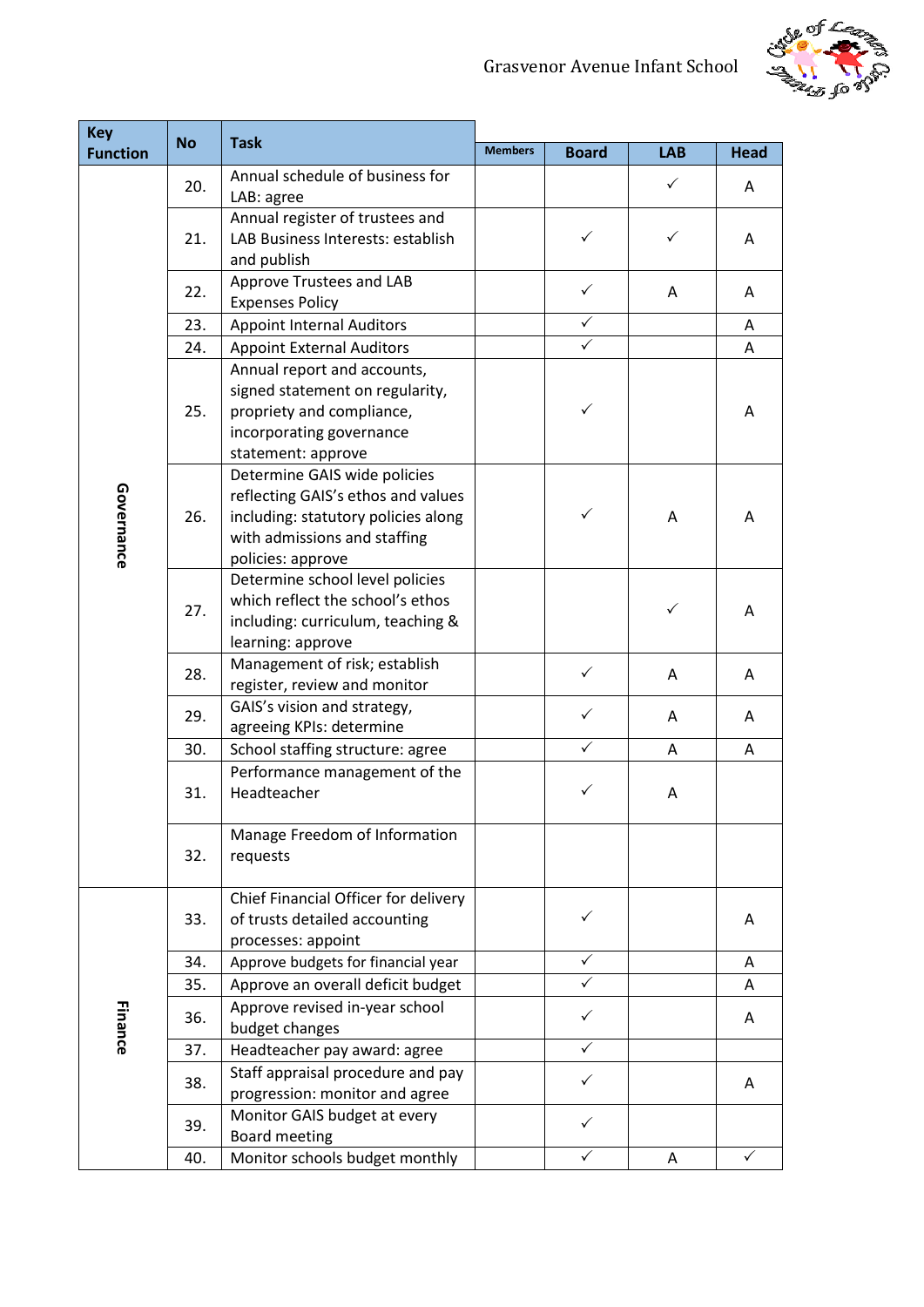

| <b>Key</b><br><b>Function</b> | <b>No</b> | <b>Task</b>                                                 | <b>Members</b> | <b>Board</b> | <b>LAB</b> | <b>Head</b>  |
|-------------------------------|-----------|-------------------------------------------------------------|----------------|--------------|------------|--------------|
|                               |           | Enter into contracts, ordering                              |                |              |            |              |
|                               | 41.       | goods and services up to £10,000                            |                | ✓            |            | ✓            |
|                               |           | Enter into contracts, ordering                              |                | $\checkmark$ |            |              |
|                               | 42.       | goods and services over £10,001                             |                |              |            | A            |
|                               | 43.       | Agree virements and budget                                  |                |              |            | ✓            |
|                               |           | adjustments up to £10,000                                   |                |              |            |              |
|                               | 44.       | Agree School virements and                                  |                | ✓            |            | A            |
|                               |           | budget adjustments over £10,001                             |                |              |            |              |
|                               | 45.       | Disposal of assets up to £1,000                             |                |              |            | $\checkmark$ |
|                               | 46.       | Disposal of assets over £1,001                              |                | $\checkmark$ |            |              |
|                               | 47.       | Write-off of bad debts up to                                |                |              |            | A            |
|                               |           | £1,000                                                      |                |              |            |              |
|                               | 48.       | Write-off of bad debts between                              |                | ✓            |            | A            |
|                               |           | £1,001 - £45,000 (ESFA for above)                           |                |              |            |              |
|                               | 49.       | Invest surplus funds in line with                           |                |              |            |              |
|                               |           | the Investment Policy                                       |                |              |            |              |
|                               | 50.       | Approve financial and                                       |                | $\checkmark$ |            |              |
|                               |           | procurement policies                                        |                |              |            |              |
|                               |           | <b>Appoint School Deputy</b>                                |                |              |            |              |
|                               | 51.       | Headteacher & senior school                                 |                |              | A          |              |
|                               |           | appointments                                                |                |              |            |              |
|                               | 52.       | Replace a member of school staff                            |                |              |            | ✓            |
|                               |           | (within an agreed budget)                                   |                |              |            |              |
|                               | 53.       | Amend the staffing structure<br>(outside the agreed budget) |                | $\checkmark$ |            |              |
|                               |           | Approval the school staffing                                |                |              |            |              |
|                               | 54.       | structure: Annually                                         |                | $\checkmark$ |            |              |
|                               |           | Approve staff, HR, pay,                                     |                |              |            |              |
|                               | 55.       | performance and disciplinary                                |                | ✓            |            | A            |
|                               |           | policies                                                    |                |              |            |              |
|                               | 56.       | Suspend the Chief Executive                                 |                |              |            |              |
|                               |           | Performance review of all school                            |                |              |            |              |
|                               | 57.       | staff below (but not including)                             |                |              |            |              |
|                               |           | Headteacher                                                 |                |              |            |              |
|                               | 58.       | Suspension all school staff below                           |                |              |            |              |
|                               |           | (but not including) Headteacher                             |                |              |            |              |
|                               | 59.       | Ending suspension of all school                             |                |              |            |              |
|                               |           | staff below (but not including)                             |                |              |            |              |
|                               |           | Headteacher                                                 |                |              |            |              |
|                               | 60.       | Dismissal of all school staff below                         |                |              |            | ✓            |
|                               |           | (but not including) Headteacher                             |                |              |            |              |
|                               |           | Dismissal payments / early                                  |                |              |            |              |
|                               |           | retirement                                                  |                |              |            |              |
|                               | 61.       |                                                             |                | ✓            |            | A            |
|                               |           |                                                             |                |              |            |              |
|                               |           |                                                             |                |              |            |              |
|                               |           |                                                             |                |              |            |              |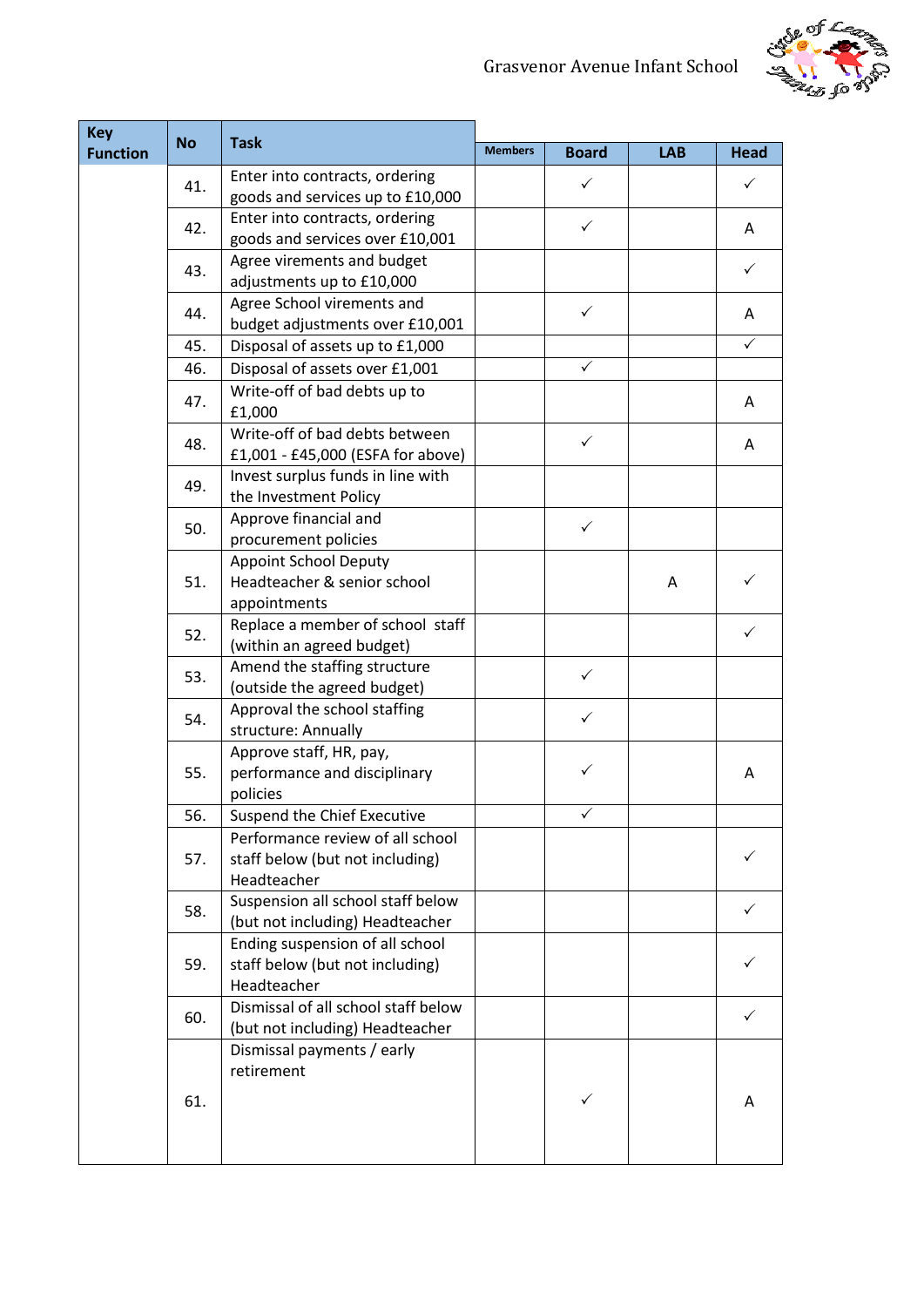

| <b>Key</b>                        | <b>No</b> | <b>Task</b>                                                                                  |                |              |            |              |
|-----------------------------------|-----------|----------------------------------------------------------------------------------------------|----------------|--------------|------------|--------------|
| <b>Function</b>                   |           |                                                                                              | <b>Members</b> | <b>Board</b> | <b>LAB</b> | <b>Head</b>  |
| <b>Strategic Planning</b>         | 62.       | Approve GAIS Strategic Plan                                                                  |                | ✓            |            | A            |
|                                   | 63.       | Review progress against GAIS<br><b>Strategic Plan</b>                                        |                | ✓            |            | A            |
|                                   | 64.       | Approve School Development<br>Plan                                                           |                | ✓            | A          | Α            |
|                                   | 65.       | Review progress against School<br>Development Plan                                           |                |              | Α          |              |
|                                   | 66.       | Approve pupil behaviour policies                                                             |                | ✓            | A          | A            |
|                                   | 67.       | Monitor implementation of pupil<br>behaviour policies                                        |                | ✓            | A          | ✓            |
| Discipline / Exclusions           | 68.       | Monitor issues associated with<br>each schools implementation of<br>pupil behaviour policies |                | ✓            |            | Α            |
|                                   | 69.       | Exclude a pupil more than 15<br>days or permanently                                          |                | $\checkmark$ |            | A            |
|                                   | 70.       | Review exclusion on appeal                                                                   |                | $\checkmark$ |            | A            |
|                                   | 71.       | Direct reinstatement of excluded<br>pupils                                                   |                | ✓            |            | A            |
|                                   | 72.       | Consult on an Admissions Policy                                                              |                | $\checkmark$ | Α          | Α            |
|                                   | 73.       | <b>Agree Admissions Policy</b>                                                               |                | ✓            |            | A            |
|                                   | 74.       | Agree & change school PAN                                                                    |                | $\checkmark$ | A          | Α            |
| Admissions                        | 75.       | Admissions: application decisions                                                            |                | $\checkmark$ |            | A            |
|                                   | 76.       | <b>Admission Appeals</b>                                                                     |                | $\checkmark$ |            | $\checkmark$ |
|                                   | 77.       | <b>Approve Admissions Prospectus</b>                                                         |                | $\checkmark$ | A          | A            |
|                                   | 78.       | Provision of appropriate Buildings<br>and other relevant insurance                           |                |              |            | ✓            |
|                                   | 79.       | Approve premises related policies                                                            |                | $\checkmark$ |            |              |
| <b>remises &amp;</b><br>Insurance | 80.       | Develop and approve School<br><b>Maintenance Strategy</b>                                    |                |              |            |              |
|                                   | 81.       | Develop and approve GAIS<br><b>Premises and Capital Strategy</b>                             |                |              |            |              |
|                                   | 82.       | Approve a Health & Safety Policy                                                             |                | $\checkmark$ |            |              |
|                                   | 83.       | Approve a School Risk<br>Management Plan                                                     |                | $\checkmark$ | A          | A            |
| <b>Health &amp; Safety</b>        | 84.       | Monitor implementation of<br><b>School Risk Management Plans</b>                             |                | ✓            |            | A            |
|                                   | 85.       | Approve Trust Risk Management<br>Plan                                                        |                | ✓            |            |              |
|                                   | 86.       | Approve residential trips in UK                                                              |                |              |            | ✓            |
|                                   | 87.       | Approve residential trip abroad                                                              |                | $\checkmark$ |            |              |